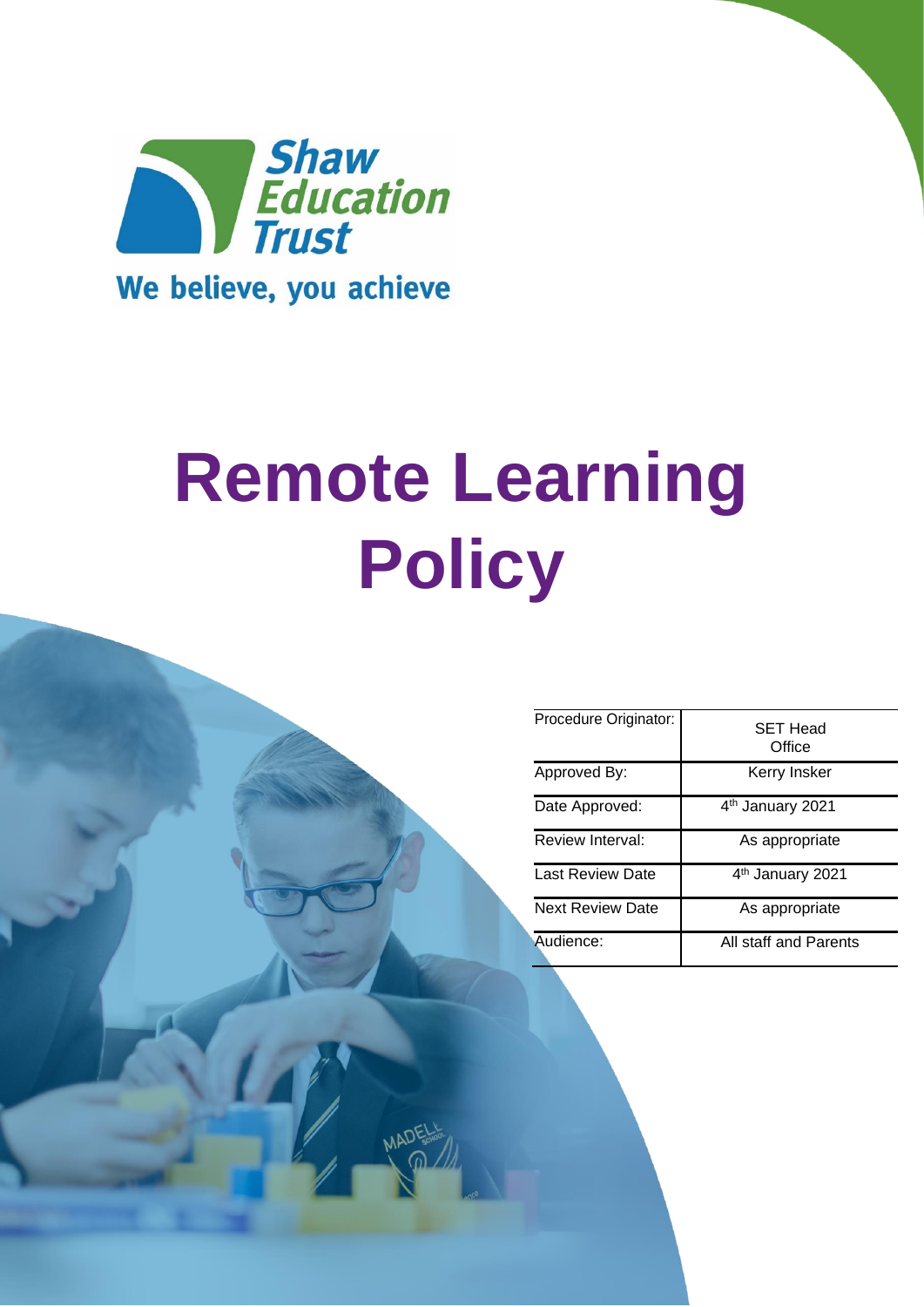

# **1. Aims**

The remote learning policy aims to:

- Set out expectations for all members of the academy community with regards to remote learning
- Ensure equality of provision for all students and a consistent approach by staff when undertaking remote learning
- Provide appropriate guidelines for data protection and safeguarding of staff and students

# **2. Context**

Since March 2020, due to the global coronavirus pandemic, schools in England have been directed by government to implement remote learning provision either for all students (with schools only remaining open for attendance by vulnerable pupils and children of key workers) or in response to local cases requiring individuals or groups of students to isolate at home. On 4<sup>th</sup> January 2021 a further national lockdown was introduced.

Our academies embraced this as an opportunity to develop our teaching and learning to ensure all remote learning was of the highest quality possible and that staff and students were well-prepared to engage remotely. In addition, we have engaged in the national programme of providing ICT devices and internet access to students who previously did not have this facility.

We have ensured that we have kept safeguarding and mental well-being at the forefront of what we are doing for our pupils whilst many of them are not in school with us, at the same time continuing their education.

# **3. Roles and responsibilities**

#### **3.1 Senior Leaders**

The Senior Leadership Team is responsible for setting and managing expectations regarding remote learning for pupils who are not able to attend school. There are a number of challenges that SLT need to consider and ensure contingency plans address:

- The possibility of all pupils (with the exception of vulnerable pupils and the children of key workers) being required to work remotely from home
- The possibility of different groups of students being out of school at different times
- Staff having to plan lessons for classes/pupils in school at the same time as students/classes who are required to work from home: ensuring appropriate provision, whilst also being mindful of teacher workload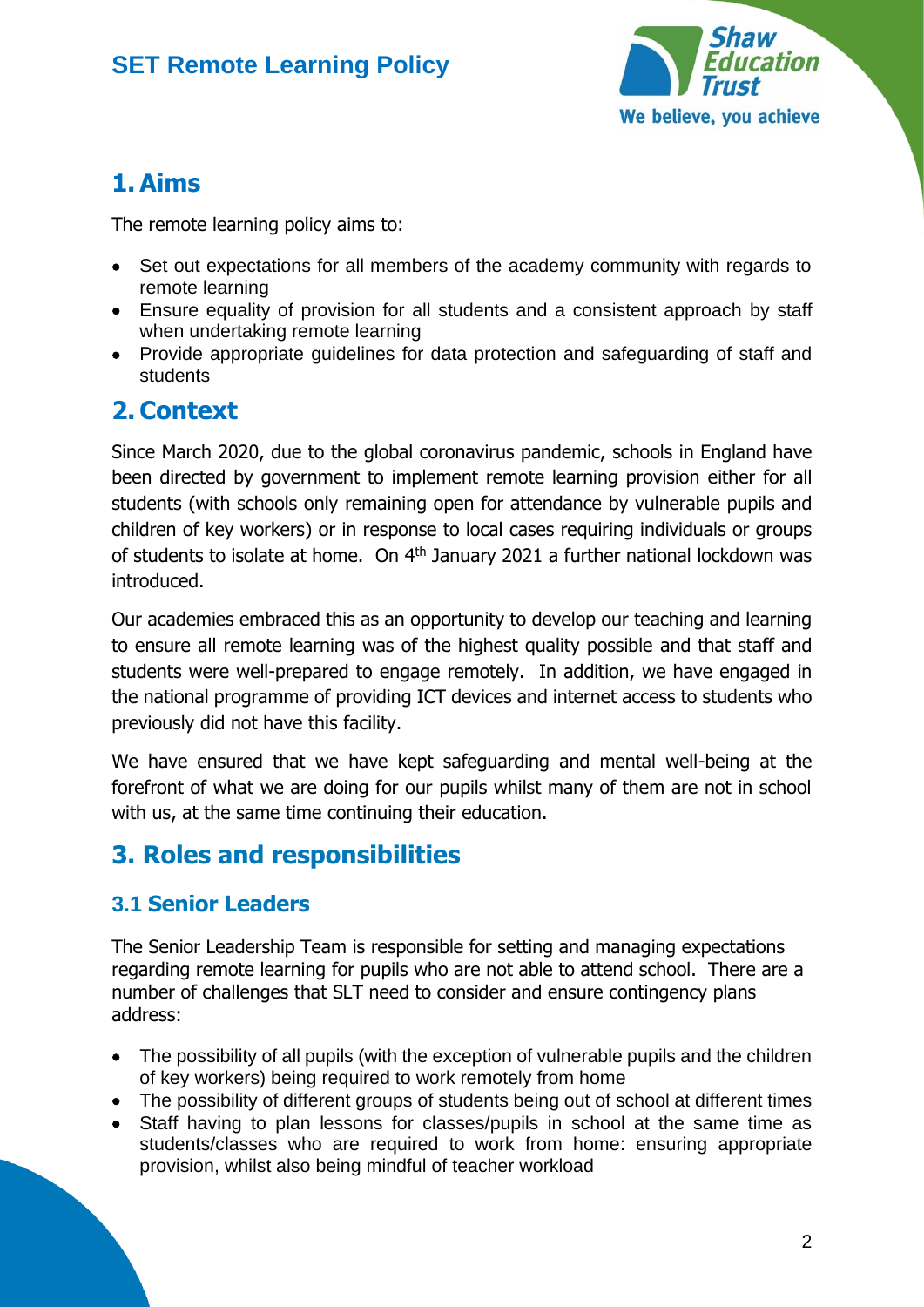

- The well-being of staff, particularly supporting those who may be required to deliver remote learning from home
- Provision for pupils who may have limited/no access to ICT at home
- Ensuring appropriate additional support for students who have Special Educational **Needs**
- Monitoring the security of remote learning systems, including data protection and safeguarding considerations
- Ensuring information regarding keeping pupils safe online is shared with staff, parents and pupils
- Monitoring the quality of remote learning resources and lessons
- Monitoring pupil engagement with remote learning and taking action to address any issues
- Ensuring the demands of remote working do not place unnecessary stress or anxiety on pupils and families through sharing clear expectations of learning hours and managing deadlines for submitting work across the academy/subjects

#### **3.2 Phase Leaders**

The term "Phase Leaders" refers to anyone in school who as responsibility for leading the provision of an area of remote learning within the academy.

Alongside their own teaching responsibilities, Phase Leaders are responsible for:

- Considering whether any aspects of the subject curriculum need to be adapted to accommodate remote learning
- Working with teachers in their area to ensure all work set is appropriate and consistently good quality
- Ensuring their staff adhere to academy guidance regarding, for example, deadlines placed upon students for returning work and expectation of timing regarding posting work out to pupils
- Monitoring the effectiveness of the remote working provision within their area to ensure a consistent approach which supports pupils to make good progress and maintain their pace of learning as far as possible
- Sharing high quality resources across their area to support remote learning
- Ensuring their teams follow safeguarding procedures regarding keeping pupils and themselves safe online and identifying/reporting other potential safeguarding concerns

#### **3.3 Teachers**

Teachers are responsible for ensuring they work according to the expectations set out by the Senior Leadership Team and their Subject Leader, this includes:

- Setting high quality work for students which ensures that learning can continue as closely as possible to how it normally would, had pupils been in school
- Setting work of appropriate length and pitch to meet the needs of all learners and following the subject scheme of work as agreed with their Subject Leader, consistently across all classes and for all students in a year group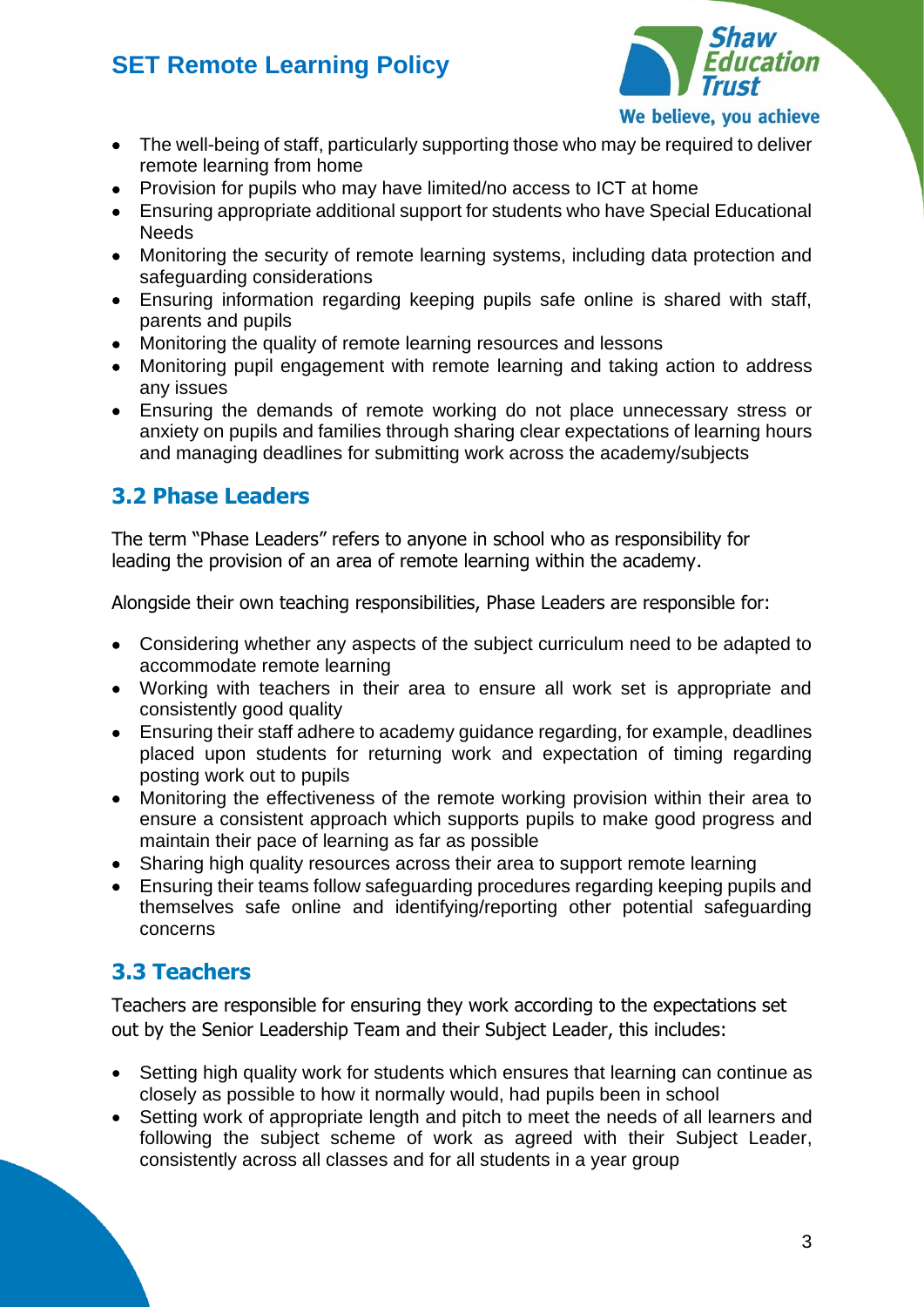

We believe, you achieve

- Taking account of pupils who may have no or limited access to ICT at home and accommodate their needs accordingly to ensure they are not at a disadvantage compared to their peers
- Providing feedback to pupils on work that is completed to enable them to make good progress.
- Following safeguarding procedures regarding keeping pupils and themselves safe on line and identifying/reporting other potential safeguarding concern**.**

Specific Points relating to Streethay:

- Class Teachers will set work and share resources the day before.
- High quality resources and materials will give enough support and explanation to allow parents to work at their own pace and at a time to suit their commitments.
- All areas of the regular timetable will be addressed through home learning.
- Class teachers will work diligently to triangulate assessment information. E.G. Tapestry, quizzes and phone call feedback.
- Class Teachers will keep a clear record of curriculum coverage and confidence for careful review and planning when the children return.
- Class Teachers will record engagement levels to the headteacher and work proactively to support learners struggling.

#### **3.4 Pupils and parents**

Staff can expect pupils learning remotely to:

- Complete work set as expected, to a good standard and on time
- Seek help if they need it
- Ensure their teacher is aware of any issue which may affect their ability to complete work in a specific subject
- Follow the academy expectations in terms of behaviour and safeguarding and be aware that sanctions may be applied in accordance with academy policy where required
- Ensure appropriate use of remote learning resources, including not recording sessions or downloading information/screenshots with the intent to use these inappropriately

Staff can expect parents with children learning remotely to:

- Pay due regard to the expectations of work being set for students and support their child to achieve these
- Make the school aware if their child is sick or unable to complete work for a period of time
- Ensure an appropriate place is available for their child to carry out remote learning, for example at a dining table and seek help if they need it to support their child in remote learning
- Ensure their child meets academy expectations in terms of behaviour and safeguarding and be aware that sanctions may be applied in accordance with Academy policy where required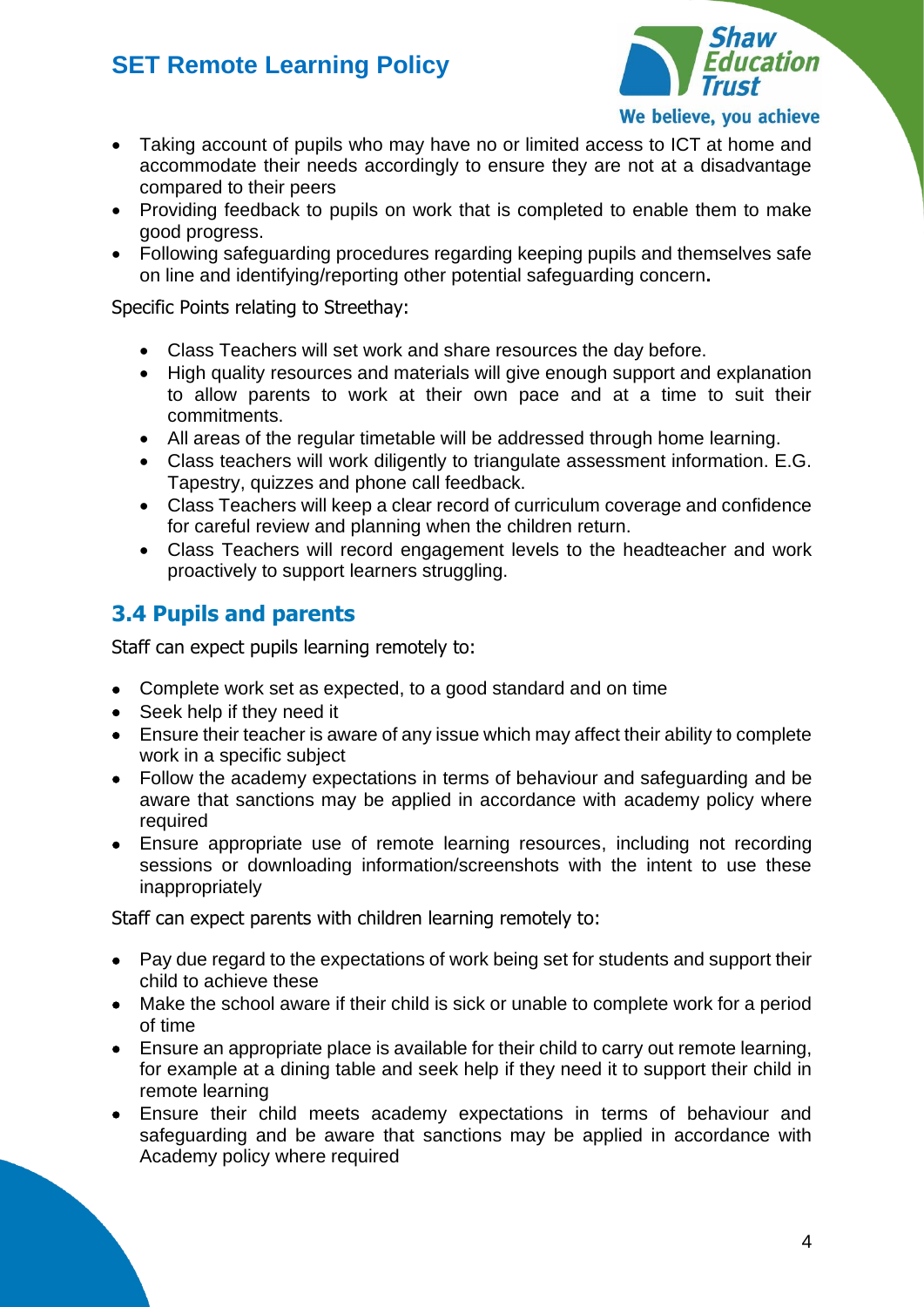

We believe, you achieve

• Ensure no-one in their household, including their child, records sessions or downloads information/screenshots with the intent to use these inappropriately

# **4. Keeping in touch with pupils and parents**

It is important for good communication to exist between school and home at all times, but never more so than when pupils are not able to attend school. Staff are expected to undertake activities related to their role during the school day, they are not expected to make contact with parents during evenings or weekends. However, it is important that all queries sent to the school are responded to within a reasonable amount of time.

Where staff have concerns regarding the behaviour, engagement or safety of students, these should be dealt with in accordance with usual school processes of direct contact with parents and/or referral to relevant post-holders in school as appropriate.

# **5. Data protection**

Protecting the personal data of staff, students and parents is a priority and measures should be in place to ensure usual high standards are maintained.

#### **5.1 Accessing personal data**

When accessing personal data for remote learning purposes, all staff members will pay due regard to the Academy GDPR Policy and only access and use this data as necessary to fulfil their professional role and for official academy purposes.

#### **5.2 Processing personal data**

Staff members may need to collect and/or share personal data such as email addresses as part of the remote learning system. As long as this processing is necessary for the school's official functions, individuals do not need to give permission for this to happen.

However, staff are reminded to collect and/or share as little personal data as possible online.

#### **5.3 Keeping devices secure**

All staff members will take appropriate steps to ensure their devices remain secure. This includes, but is not limited to:

- Keeping the device password-protected strong passwords are at least 8 characters, with a combination of upper and lower-case letters, numbers and special characters (e.g. asterisk or currency symbol)
- Ensuring the hard drive is encrypted this means if the device is lost or stolen, no one can access the files stored on the hard drive by attaching it to a new device
- Making sure the device locks if left inactive for a period of time
- Not sharing the device among family or friends
- Installing antivirus and anti-spyware software
- Keeping operating systems up to date by always installing the latest updates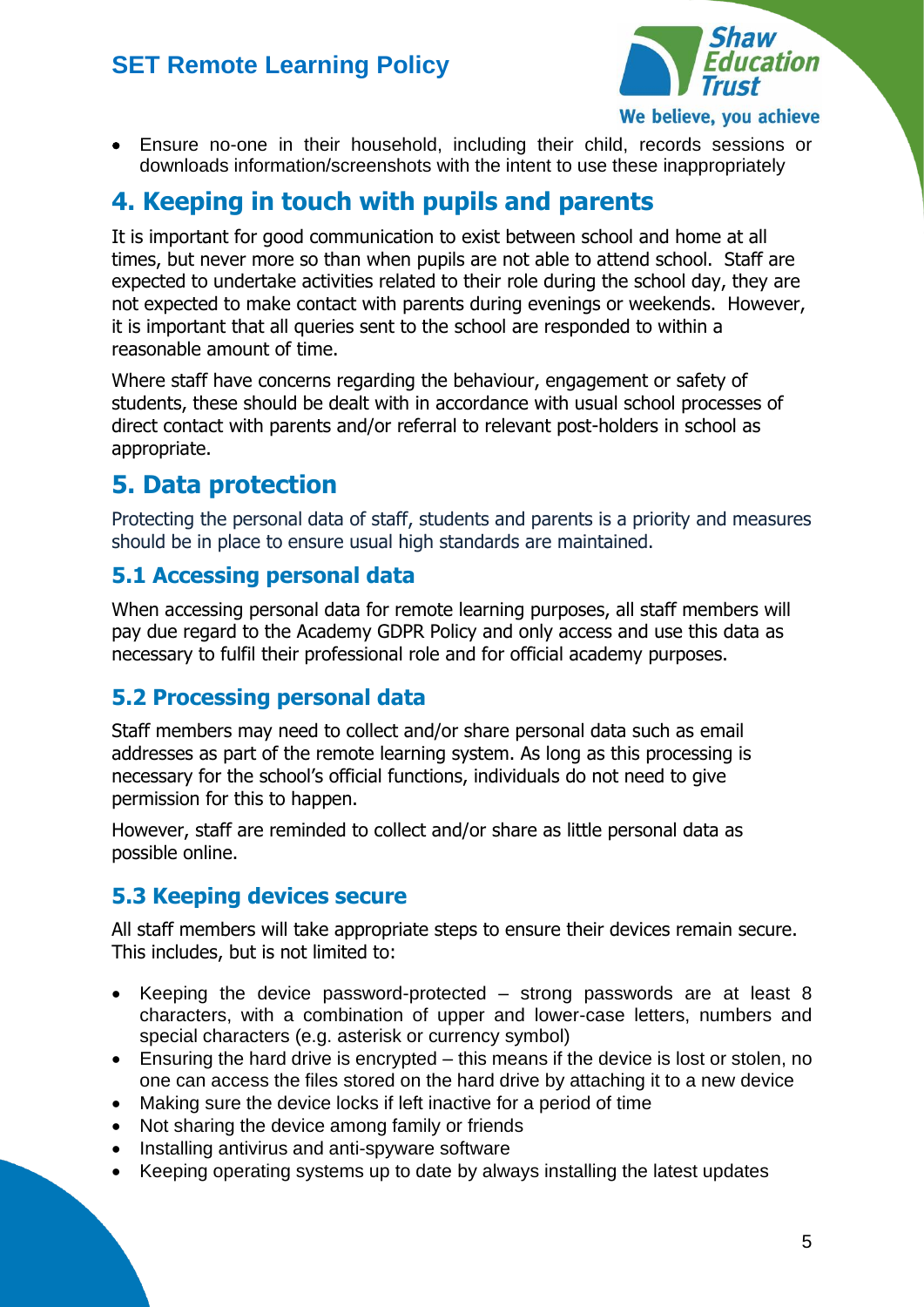

# **6. Delivering Remote Learning**

In England, the Department for Education (DfE) has no expectation that teachers should livestream or pre-record lessons. Schools should consider the approaches that best suit the needs of their pupils and staff which may involve a range of live lessons, pre-recorded lessons, commercial packages, externally available resources etc at the school's discretion. Principals should discuss their approach to remote learning with their Regional Director/Deputy Regional Director who will be able to offer further guidance and support.

The guidance here is based on best practice and government guidance where available and should be read in conjunction with DfE guidance, [DfE Safeguarding and remote](https://www.gov.uk/guidance/safeguarding-and-remote-education-during-coronavirus-covid-19)  [education during coronavirus.](https://www.gov.uk/guidance/safeguarding-and-remote-education-during-coronavirus-covid-19) Further useful links are given at the end of this guidance document.

#### **6.1 Preparing a pre-recorded session**

If staff plan to make pre-recorded lessons to make available to pupils, any risks need to be assessed and appropriate actions taken to minimise harm. Pre-recorded lessons obviously have much fewer safeguarding concerns than live-streaming but attention should still be paid to Section 6.3 Safeguarding Considerations for Remote Learning below.

The guidance below outlines good practice when preparing for a pre-recorded session:

- Recordings should only be available via the school agreed platform. (Eg Microsoft Teams or the academy website), but the download functionality should be disabled to avoid pupils retaining the recording
- Staff should receive training on producing and uploading pre-recorded lessons and associated safeguarding requirements
- The recording should ideally be made on school premises\* *(see page 9 below regarding possible requirement to work from home)* and staff should ensure that there is nothing personal or inappropriate that can be seen or heard in the background. (This is unlikely from a school setting but staff should still be vigilant)
- When recording content, staff should be sensitive to the needs of individual pupils, including those with special education needs and pupils who may be sensitive to certain topics or issues that may arise during the recording
- Staff should check the full recording before it is made available for pupils and ideally have a colleague check it too, although this is not not essential
- Staff should ensure that pupils have the software needed to access the recorded material and those that do not are not disadvantaged

#### **6.2 Preparing and delivering live-streamed sessions to pupils at home**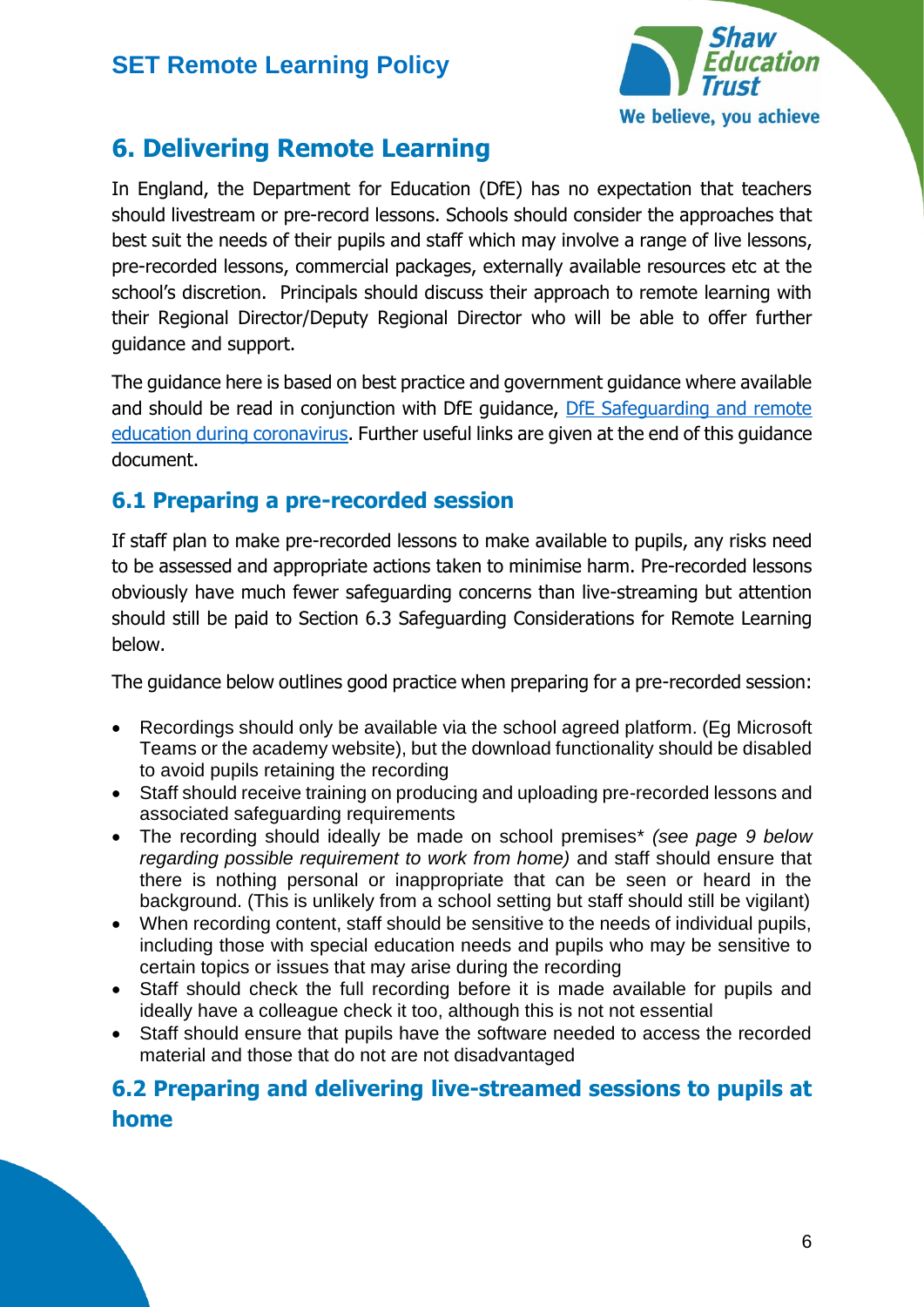

If staff plan to live-stream lessons via an online platform, they need to assess any risks and take appropriate actions to minimise harm. Staff should have approval from the Principal before embarking on live-streaming. See Section 6.3 Safeguarding Considerations for Remote Learning below.

In addition to the points above in the 'recorded session' section, staff should be aware of the following:

- Staff must adhere to full GDPR requirements
- A 'code of conduct' is useful for pupils to have before any lesson begins, e.g. behaviour expectations, not to share private information, procedures for 'hands up' and teacher communication, who they should tell if they see or hear anything upsetting or inappropriate, their responsibilities using technology and the privacy of others, i.e. they must not record any aspect of the lesson
- All staff should use the school agreed platform (eg Microsoft Teams) which will be suitable in terms of security and accessibility. Only school, not personal accounts should be used to access the platform
- There should be a 'signing-in' method where pupils and others joining the lesson are recorded as being present. The platform used may already have this built-in
- Staff should receive adequate training before embarking on live-streaming in terms of functionality, management and safeguarding
- A risk assessment should be made by staff before embarking on a live session in case something occurs which puts the lesson or pupils/staff at risk, e.g. behaviour of a pupil, platform being entered by an unwanted guest, etc. Staff should know how to disable the lesson promptly if need be. An academy standard risk assessment form will be adequate for this purpose

#### **6.3 Expectations for Remote Learning**

Shaw Education Trust's expectations for remote learning fall in line with the latest DfE guidance (issued  $5<sup>th</sup>$  January 2021), which states when teaching pupils remotely, schools are expected to:

Set assignments so that pupils have meaningful and ambitious work each day in a number of different subjects

Set work that is of equivalent length to the core teaching pupils would receive in a school, and as a minimum:

- Primary: 3 hours a day, on average, across the school cohort
- Secondary: 4 hours a day, with more for pupils working towards formal qualifications this year

Provide frequent, clear explanations of new content, delivered by a teacher or through high quality curriculum resources or videos

Have systems for checking, at least weekly, whether pupils are engaging with their work and inform parents immediately where engagement is a concern

Gauge how well pupils are progressing through the curriculum using questions and other suitable tasks, and provide feedback, at least weekly, using digitally facilitated or whole-class feedback where appropriate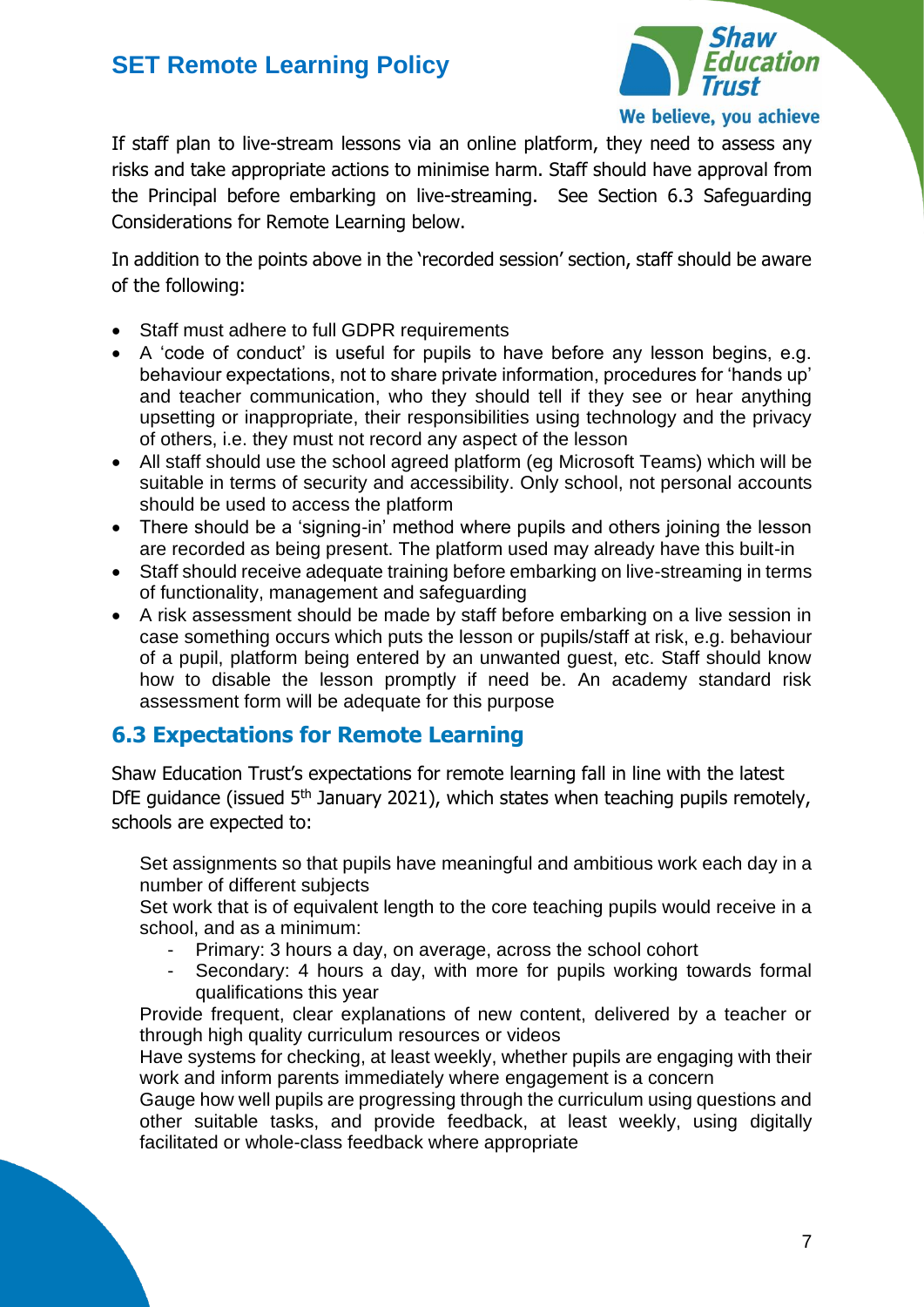

We believe, you achieve

Enable teachers to adjust the pace or difficulty of what is being taught in response to questions or assessments, including, where necessary, revising material or simplifying explanations to ensure pupil' understanding

The DfE [get help with remote education](https://get-help-with-remote-education.education.gov.uk/) portal provides information, guidance and support on educating pupils and students during the coronavirus (COVID-19) outbreak. Additional information includes:

- [statutory obligations](https://get-help-with-remote-education.education.gov.uk/statutory-obligations.html) and expectations
- [safeguarding procedures](https://get-help-with-remote-education.education.gov.uk/safeguarding.html) to follow
- [resources and examples of good practice](https://get-help-with-remote-education.education.gov.uk/good-teaching-practice.html) to support remote education
- information about how to apply for funding to get access to devices, [internet access and digital platforms](https://get-help-with-tech.education.gov.uk/)
- supporting pupils with [Special Educational Needs and Disabilities \(SEND\)](https://get-help-with-remote-education.education.gov.uk/send.html) support to help students falling behind including premium funding and [support through the National Tutoring Programme](https://get-help-with-remote-education.education.gov.uk/support-for-recovery.html)

# **7. Safeguarding staff and pupils to undertake remote learning**

The guidance in the document falls into usual full safeguarding processes and reporting concerns etc. are in line with our normal procedures unless stated.

The use of remote learning where staff/students are visible, either pre-recorded or live-streamed may pose unique risks which staff need to be aware of. These include:

Allegations being made regarding use of inappropriate comments or content. Unlike a classroom situation, where other people are constantly visible and present, remote learning can feel 1:1 and therefore false allegations may arise.

Allegations of inappropriate clothing, both against the person involved in the meeting and/or of household members who may walk into shot in the background Downloading or screen-shotting images for inappropriate use, eg production of memes or voice-over videos, which may then be shared

Sight/sound of inappropriate items/noises unwittingly in the background for example, staff should have awareness of:

- the surrounding environment (for example personal photographs on display, titles of some books on shelves, laundry in the background etc are not appropriate)
- Awareness of location (for example camera-on broadcasts or recordings from a room identifiable as a bedroom or a room shared with a young child, would be inappropriate)
- Awareness of distractions (consider if other people or animals may come into shot or be heard, this may include other household members, delivery drivers etc)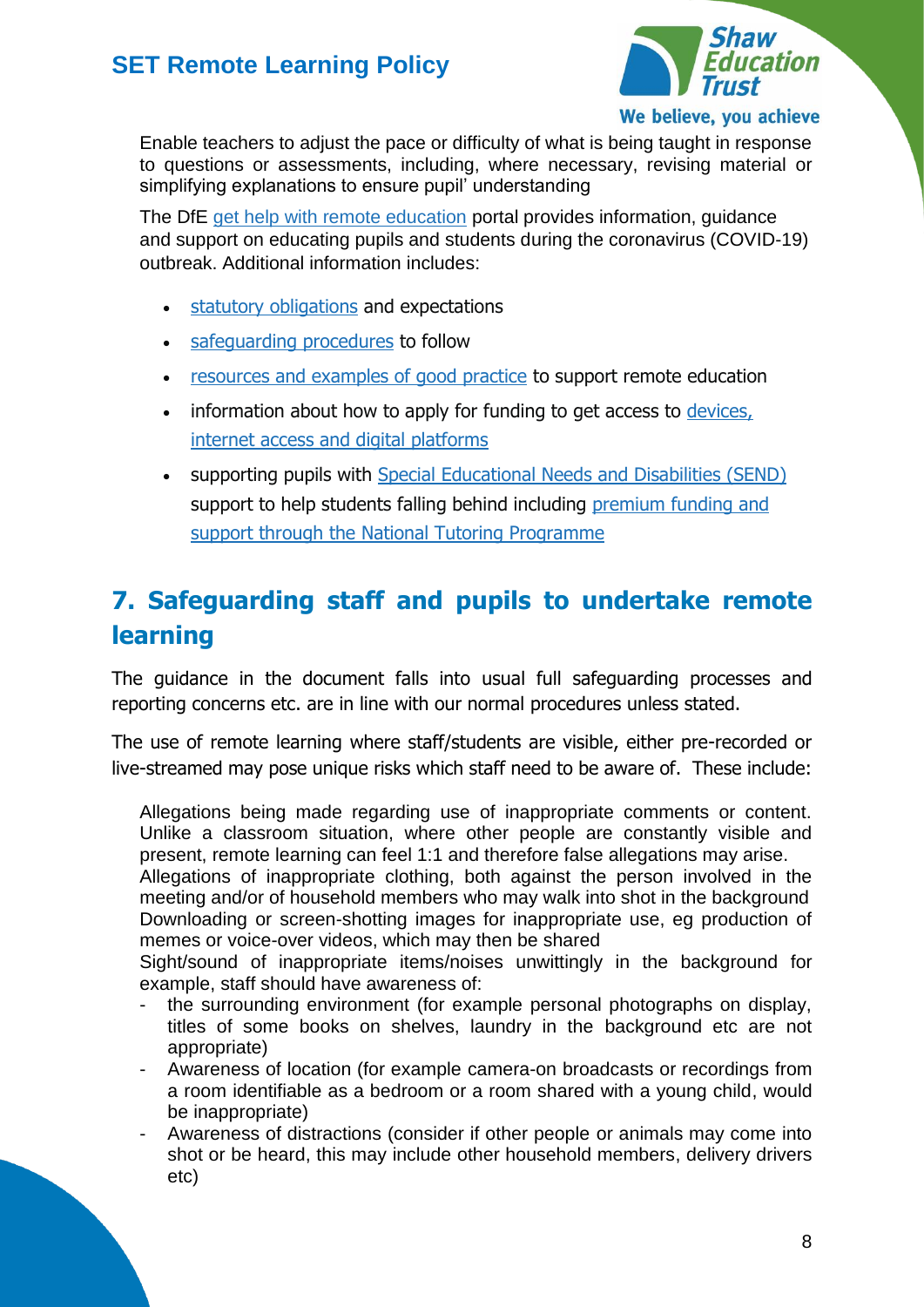

The Principal must ensure staff are well informed of safeguarding risks and that the staff code of conduct is strictly adhered to.

Due to the rapid progress schools have made in terms of their capability to deliver remote learning, and the increased availability of ICT access for students the Shaw Education Trust's approach has been updated as follows:

### **7.1 For all online sessions (pre-recorded/live/camera on/camera off):**

Staff should only use the school agreed platforms, such as Microsoft Teams, or an equally secure package

Student usernames to access online recorded classes should be generic and nonidentifiable. For example, only the first name of the student should be displayed, rather than a full name or email address to comply with GDPR

- Staff should keep a log of any unacceptable behaviour or materials and report using current school policies and systems
- Any complaints or allegations made against staff should be reported to the SET HR Advisor and dealt with according to academy policy
- As is the case when pupils are in school, staff should be vigilant to signs of potential safeguarding issues for all students as described in school training, documentation and policies

A risk assessment must be in place

All pre-recorded sessions where the member of staff is visible or live sessions where staff are visible/students participating should be undertaken from school premises. Where this is not possible due to staff being directed to work from home, there should be no use of cameras (ie no faces visible), unless there is either another member of staff present or the session is recorded. The Principal is responsible for monitoring staff adherence to these expectations.

#### **7.2 Staff Visibility/Input (camera on/off):**

When working in school staff may use and be visible in live-streamed or prerecorded lessons, bearing in mind the safeguarding information in Section 7

When working at home staff should not use their cameras for live-streamed sessions and should use whiteboard/PowerPoint slides (with or without voiceovers) or other suitable teaching and learning tools to teach the lesson. However, there may be circumstances in which it is necessary to conduct live-streamed teaching from home with staff visible on the screen. This applies in particular to special schools and in exceptional circumstances in mainstream schools. In this instance another member of staff should be in present in the session or the session should be recorded for safeguarding purposes

If staff feel it is important to enable students to see them during a lesson, for example when undertaking work regarding PSHCE/Well Being, or for groups of students who require sight of staff to enable learning, they should seek permission to do so from their Principal. In these cases, staff should aim to limit the amount of time that they are visible for and only do these sessions when delivering from school premises (See note above)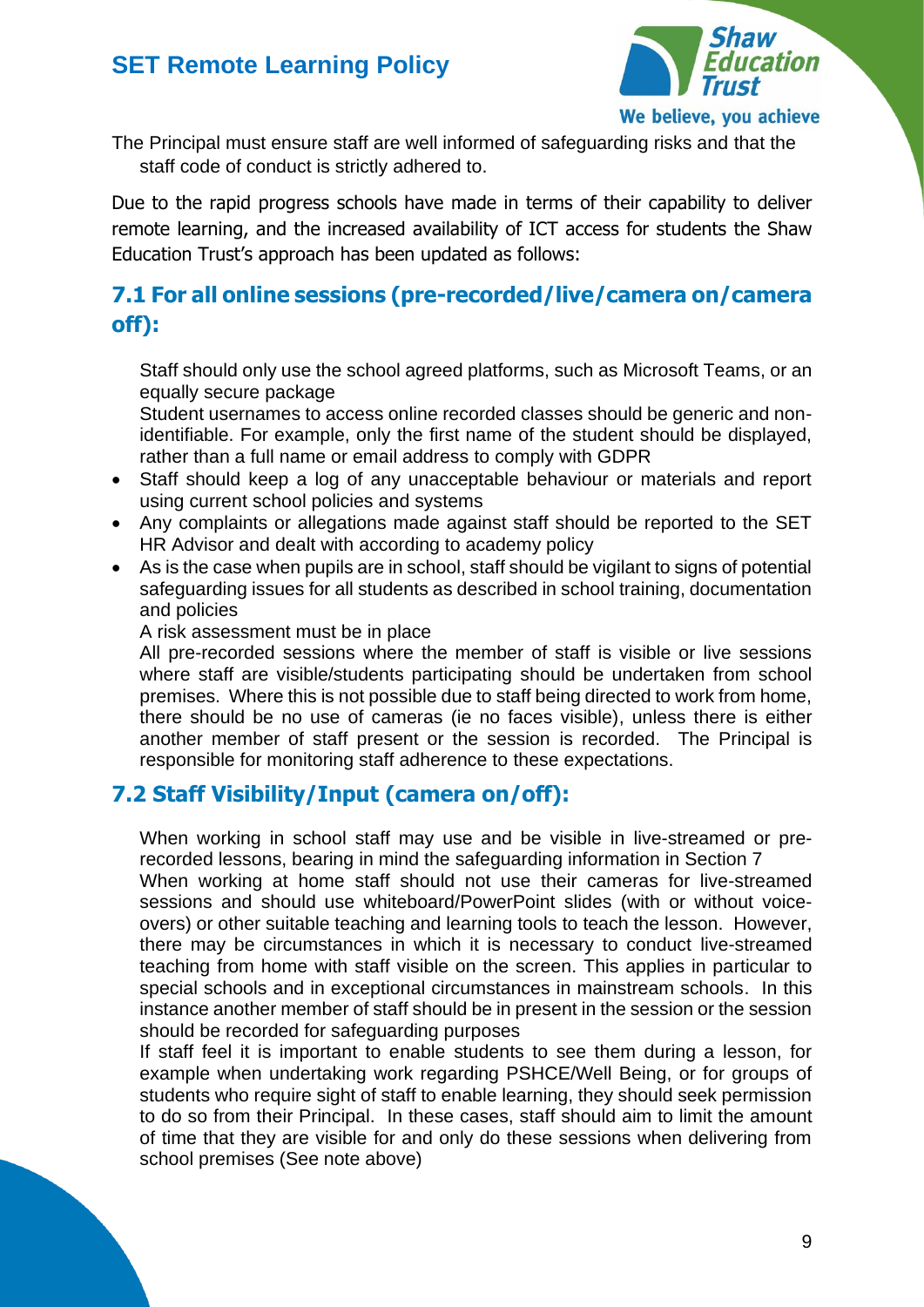

#### We believe, you achieve

Where possible/practical, it is advisable to have another member of staff present for live-streamed lessons, this could be either in the meeting or in the teacher's room and could be either another teacher or a support member of staff

Principals may use their discretion to direct staff to record sessions for safeguarding purposes, where this is the case recordings will be securely stored for 28 days (to comply with GDPR) and disposed of appropriately.

Principals may also use their discretion in allowing/requiring sessions to be recorded to make available to students who were unable to attend sessions (eg due to illness) and for reference purposes, these will be securely stored and disposed of as and when appropriate

1:1 visual meetings between a student and a member of staff should be avoided, but there may be circumstances, for example in special schools, where this is essential. In these circumstances, two members of staff should be present

Staff should be aware of the privacy settings and know how to report any offensive or abusive content/comments made during a lesson

A risk assessment must be in place

#### **7.3 Pupil Visibility/Input (camera on/off):**

It is strongly recommended that pupils, likewise, should not be visible and have their cameras off. If it is deemed essential for pupils to contribute to live lessons, their participation should be audible only, not visual, unless in exceptional circumstances, for example in special school settings.

A parental agreement must be signed for any pupils aged 12 or under or those pupils who are not deemed mature enough or capable to provide consent themselves to actively participate in an online session where they will be seen on screen by other students (as adults in other households may also see them)

Usual permissions are required where an image or other identifying information is to be used

1:1 visual meetings between a student and a member of staff should be avoided, if essential then two members of staff or a parent/carer should be present

- It is the Principal's responsibility to ensure that parents are aware that their child may be involved in live lessons and of the safeguarding parameters in place around this
- A risk assessment must be in place

# **8. Further Guidance**

[NSPCC Undertaking remote teaching safely](https://learning.nspcc.org.uk/news/2020/march/undertaking-remote-teaching-safely)

National Cyber Security Centre - [guidance on choosing best video conferencing tool](https://www.ncsc.gov.uk/guidance/video-conferencing-services-security-guidance-organisations)  [for your organisation](https://www.ncsc.gov.uk/guidance/video-conferencing-services-security-guidance-organisations)

National Cyber Security Centre - [video conferencing: using them securely](https://www.ncsc.gov.uk/guidance/video-conferencing-services-using-them-securely)

[UK Safer Internet Centre on safe remote learning](https://swgfl.org.uk/resources/safe-remote-learning/)

# **9. Monitoring arrangements**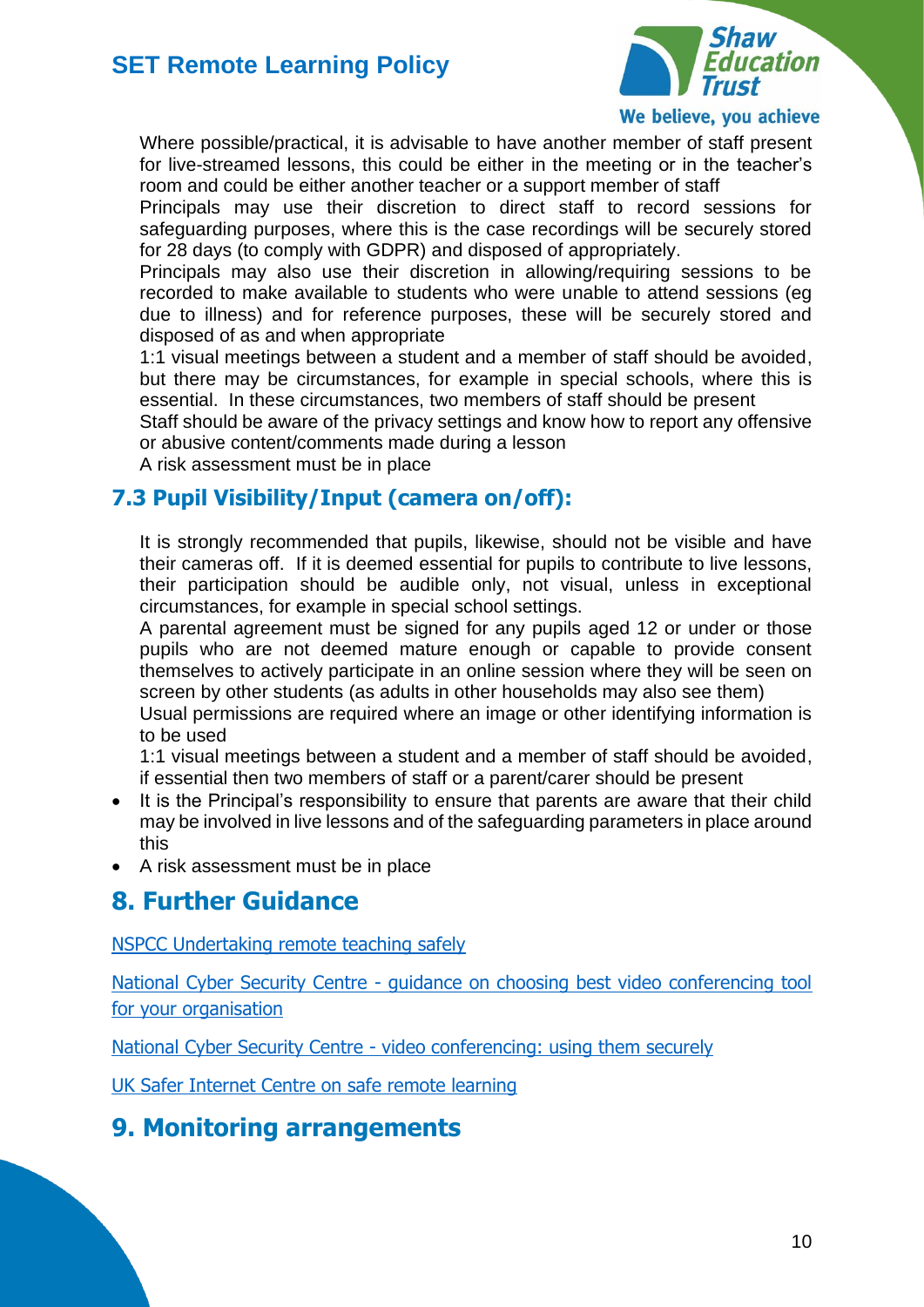

This policy will be reviewed annually but adapted/amended in the meantime should developments require it.

# **10. Links with other policies**

This policy is linked to our

- ➢ Behaviour Policy
- ➢ Safeguarding and Pupil Protection Policy and Coronavirus Addendum to Safeguarding and Pupil Protection Policy
- ➢ Data Protection Policy and privacy notices
- ➢ Home-school agreement
- ➢ ICT and Internet Acceptable Use Policy
- ➢ Online Safety Policy



# We believe, you achieve

Shaw Education Trust Head Office, Kidsgrove Secondary School, Gloucester Road, Kidsgrove, ST7 4DL

| Twitter:  | @ShawEduTrust              |
|-----------|----------------------------|
| LinkedIn: | @ShawEducationTrust        |
| Tel:      | 01782 742910               |
| Email:    | info@shaw-education.org.uk |
| Online:   | www.shaw-education.org.uk  |